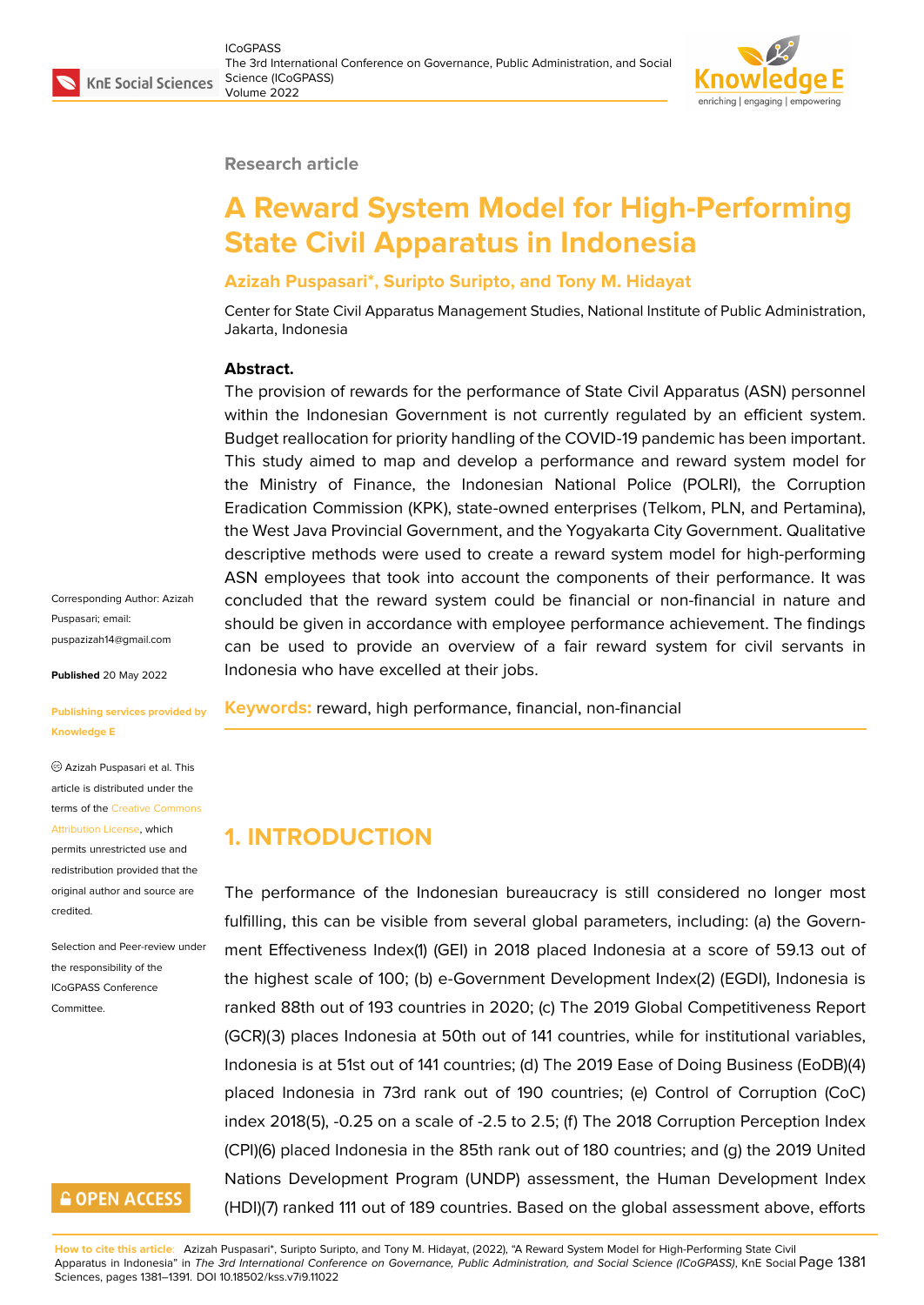

to realize a clean, effective and reliable government need to be carried out continuously and sustainably in order to get better bureaucratic performance.

Presidential Regulation (Peraturan Presiden) Number 81 of 2010 regarding the Grand Design of Bureaucratic Reform 2010 – 2025(8) has set a vision of bureaucratic reform 2025 for "The Realization of World Class Government", as an effort to improve the Indonesian government bureaucracy. To realize the grand design vision, bureaucratic reform was carried out in three stages, namely: (a) Bureaucratic Reform carried out in the 2010-2014 Medium Term Development Plan (RPJMN) by realizing a clean and free government of corruption, collusion and nepotism, improving the quality of public services to the community, and increasing capacity. and accountability of bureaucratic performance. (b) The application of the ASN Merit system in the 2015-2019 RPJMN by continuing and continuing the efforts that have not been achieved in various strategic components of the government bureaucracy in the first five years. (c) World-class government in the 2020-2024 RPJMN with continuous improvement of bureaucratic capacity to become a world-class bureaucracy.

However, it is undeniable that Bureaucratic Reform did not run according to the present Grand Design Bureaucratic Reform stages. This condition can be seen from the assessment of the Ministry of Administrative Reform and Bureaucratic Reform (PANRB) which states that progress in implementing bureaucratic reform is still moving slowly because it is only an administrative formality(9). The results of the Merit System evaluation(10) from State Civil Service Commission (KASN) stated that 82.4% of provinces and 86.4% of districts/cities were in the poor and poor categories. This KASN evaluation includes eight aspects, one of which is performance management. Weaknesses in the implementation of performance management include performance appraisals that are not yet objective and there is no alignment between employee performance and work unit performance.

In an effort to improve employee performance management, the government has issued Government Regulations (Peraturan Pemerintah) 30 of 2019(11). The most important improvement in the performance management system is in terms of more objective and transparent performance appraisals and clearer rewards and punishments, both financial and non-financial. Manzoor et al., (2021) confirms the statement citing Liu et al., (2008) that the reward management system is very important for organizations or companies to attract, retain and motivate employees in achieving high performance(12).

The big influence on giving rewards to employees needs to be supported by a good reward management system, so that it will have a positive and significant effect on employee performance. The system must be able to understand how the mechanism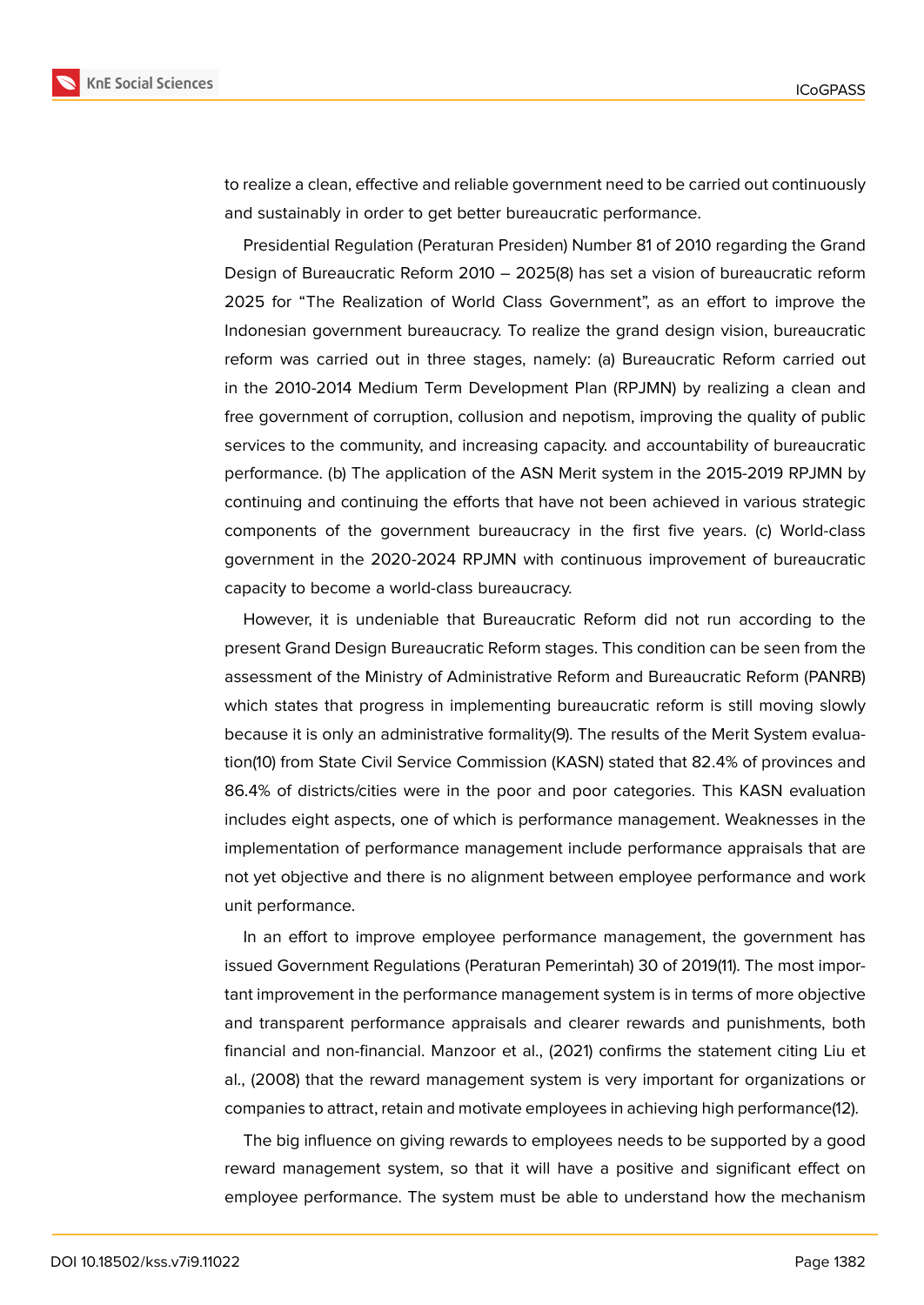**KnE Social Sciences** 



for awarding monetary (financial) and non-monetary (non-financial) rewards optimally (Onyekwelu, 2018)(13). Ejikeme, et.al (2020)(14) of their studies identifies the extent to which extrinsic and intrinsic rewards affect the performance of manufacturing company employees in the state of Enugu (Africa), finding that constant salary/financial rewards can improve employee performance. While allowances, money or intensive promotion will attract and retain ( *retention* ) employees. Employees will feel guaranteed if they are considered financially and non-financially. They will work with high productivity and strive to develop themselves professionally and achieve their performance to the top level in the organization.

# **2. METHODOLOGY**

In an effort to improve the ASN performance management system in Indonesia, this study aims to create a model of a high-performing ASN reward system that motivates ASN to perform high which has not been regulated in Government Regulation Number 30 of 2019(11) concerning Performance Assessment of Civil Servants. This study also uses a qualitative descriptive method by mapping and developing a performance and reward system model from the Ministry of Finance, the Indonesian National Police, the Corruption Eradication Commission, State-Owned Enterprises (Telkom, PLN, and Pertamina), West Java Provincial Government, and Yogyakarta City Government. . The model described is expected to be able to answer the need for how to provide rewards in the form of financial or non-financial in the reward system for high-performing ASN.

### **3. LITERATURE REVIEW**

### **3.1. Performance Management System**

Many experts and practitioners of organizational performance have designed a Performance Management System that can link individual advantages with organizational advantages, even to increase individual advantages needed to increase organizational excellence. Various experts argue that the Performance Management System includes activities to identify, measure, and improve individual and group performance, as well as linking this performance with the strategic goals of the organization(15) (Aguinis, 2013, pp.2-3).

From this definition Michael Armstrong(16) (2006) in his book cites the opinion of Maning (ref) that the Performance Management System is a series of chronological and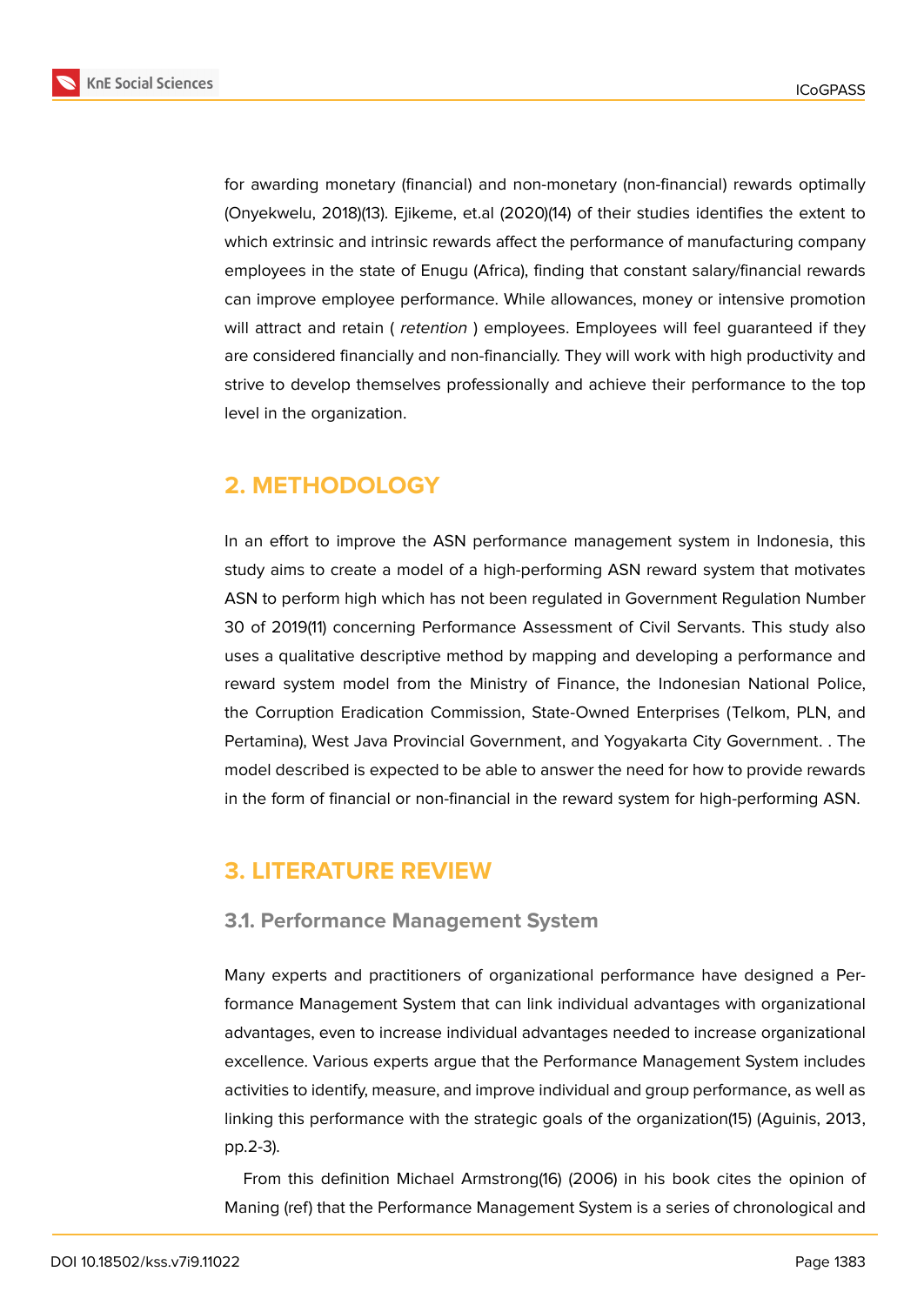**KnE Social Sciences** 



cyclical activities consisting of: (1) Performance planning, namely determining what to do and how to do it; (2) Implementation of the performance plan, namely carrying out the work as planned; (3) Monitor, which is to carry out close supervision over what has been and is being done and measure temporary results to ensure that the expected goals and results will be achieved; and (4) Assessment, to consider what has been achieved and what is important at this stage is to determine what is needed next, whether to determine improvements or refinements. In addition to these four things, in practice the Performance Management System ends with (5) performance follow-up which can be in the form of the need to increase knowledge and skills, succession, to the provision of year-end compensation or a certain period to employees, especially in private companies.

### **3.2. High Performance ASN Reward System Concepts and Policies**

Sastrohadiwiryo(17) (2009), Reward is a reward for offerings supplied by the company to workers, due to the fact those people have contributed energy and mind for the progress of the employer in order to achieve the goals that have been set. Reward(18) is defined as *something given in exchange for good behaviour or good work, etc* ("Rewards," [Cambridge Dictionary]). From this understanding there are two main keywords, namely something that is a reward / reward and contribution / work in the organization. With these keywords, it could be understood that there are at the least two events, specifically the recipient and the giver, the two events have an effect on every different and depend on each other. This relationship offers rise to obligations and rights between one party and another. Beneficiaries are parties who have an obligation to contribute to the organization and have the right to receive compensation for these contributions. And vice versa, the Organization as a recipient of contributions from employees has an obligation to provide rewards to employees.

Reward or compensation is very important for employees and organizations. This is shown from several opinions of Human Resource Management (HRM) experts regarding the purpose of compensation, as shown in the table below.

From the opinions of the experts mentioned above, there are four important things, namely performance rewards, fairness, motivation, obtaining and retaining quality employees. This is reinforced by several research results which show that the relationship between compensation and performance is able to motivate employees. Employees will be motivated to perform high, if compensation is given according to their needs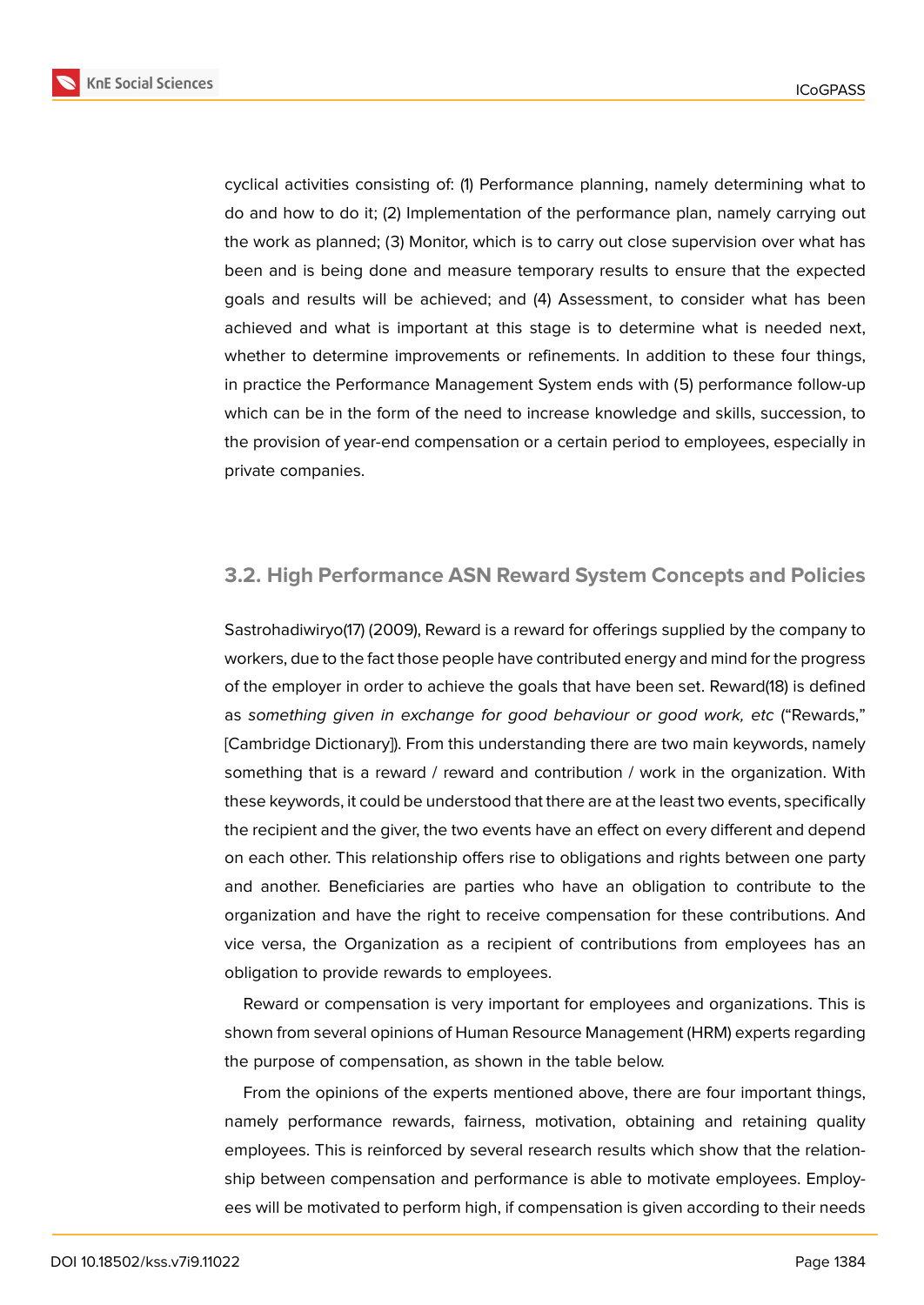| <b>Expert / Expert</b>              | <b>Reward / Compensation Goals</b>                                                                                                                                                  |  |  |  |
|-------------------------------------|-------------------------------------------------------------------------------------------------------------------------------------------------------------------------------------|--|--|--|
| <b>Ivancevich</b>                   | Creating awards or rewards which can be felt to be fair,<br>both from the organization or company side as well as<br>from the employee side                                         |  |  |  |
| Mondy et al.                        | Obtaining employees who meet the requirements<br>Retaining employees who exist Guarantee justice<br>Reward the desired behaviour Controlling costs Comply<br>with legal regulations |  |  |  |
| <b>Tichy</b><br>Dombrun,<br>Devanna | & Attracting and retaining employees (attraction and<br>retention) Motivation Culture Strengthen and confirm the<br>organizational structure Financing                              |  |  |  |

TABLE 1: Reward objectives according to HRM experts.

Source: From various data sources

and desires. Sihotang(19) (2007), divided into two, namely financial and non-financial rewards/compensation. Meanwhile, Simamora(20) (2006) distinguishes compensation into two, namely direct and indirect.

Policy changes in employee appraisal from Government Regulation no. 46 of 2011(21) became Government Regulation No. 30 of 2019 provides a fundamental change in the performance appraisal of civil servants. One of them is the regulation regarding high-performing ASN rewards. High-performing employees according to Government Regulation No. 30 of 2019 are ASN who have a very good predicate. In accordance with the policies regulated, high-performing employees will receive rewards in the form of a priority talent pool and competency development and other awards regulated by laws and regulations. Referring to Article 41(11) paragraph 5 letter a that the predicate is very good, if the civil servant has a score of 110 (one hundred and ten)  $x <$ 120 (one hundred and twenty) and creates new ideas and/or new ways of improving performance that benefit the organization or the country Civil servants who show a performance appraisal with the predicate of Very Good for 2 (two) consecutive years can be prioritized to be included in the succession plan group program (talent pool) at the agency concerned. Meanwhile, civil servants who show performance appraisals with good predicates for 2 (two) years in a row can be prioritized for further competency development in accordance with the provisions of laws and regulations.

Mangkunegara(22) (2009) stated that high-performing employees have the following characteristics:

- 1. Have an excessive private obligation.
- 2. Dare to take and take risks.
- 3. Have realistic goals.
- 4. Have a thorough work plan and strive to realize its goals.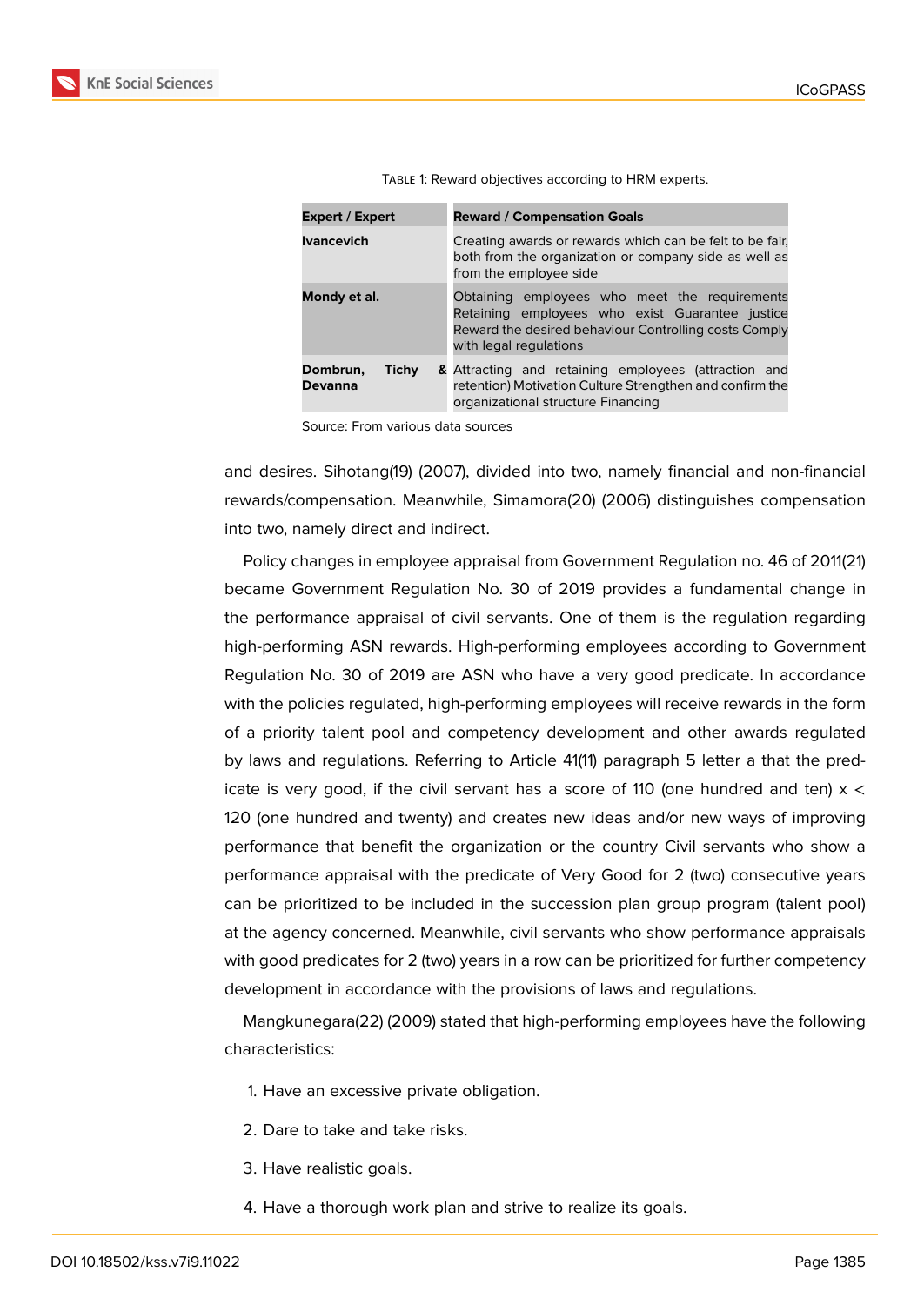

- 5. Utilizing concrete feedback in all work activities he does.
- 6. Searching out opportunities to realize the plans that have been programmed.

In The Six Traits High-Performing Employees Share Council article(23), YE (2019), defines high performers with six technical and behavioral skills including:

- 1. *Competent* , particularly assessing the work of employees by measuring abilities objectively.
- 2. *Right Intentions is a* piece way of life that respects punctuality.
- 3. *Dependable* ( *Reliable* ) that may be depended on to complete tasks on time.
- 4. *Humble* that is willing to learn new things, make an apology, accept apologies, inclined to do "low work" for the benefit of the team.
- 5. *Hungry* is employees take the initiative without being requested and do extra work.
- 6. *Smart People* are good at talking to co-workers, superiors and customers in a professional, appropriate manner and show great thinking.

## **4. RESULTS**

Formulated on Government Regulation No. 30 of 2019, high-performing employees are entitled to rewards in the form of a priority talent pool and competency development and other awards regulated by laws and regulations. Provisions for other types of rewards are still not clearly regulated. And based on an inventory of the types of rewards received by employees at the Ministry of Finance, the Indonesian National Police, the Corruption Eradication Commission, PT. Telkom, PT. PLN, PT. Pertamina, the West Java Provincial Government and the Yogyakarta City Government can map into three parts, namely (1) **Person Rewards,** including: Employee Basic Salary, Holiday Allowances, Housing Cost Assistance, Home Facilities, Telecommunication Facilities, Work Equipment, Tax Allowances, Social Security , Health Insurance, Work Accident Insurance, Death Insurance, Work Facilities, Leave Allowances (Annual/Big, Winduan), Severance Pay and Pension Programs, and Legal Aid. (2) **Position Rewards,** including: Take Home Pay (THP), Expensive Assistance, Regional Expenses, Vehicles, Work Environment, Position Weight/Level, Position Facilities, Business Travel Facilities and Post-Work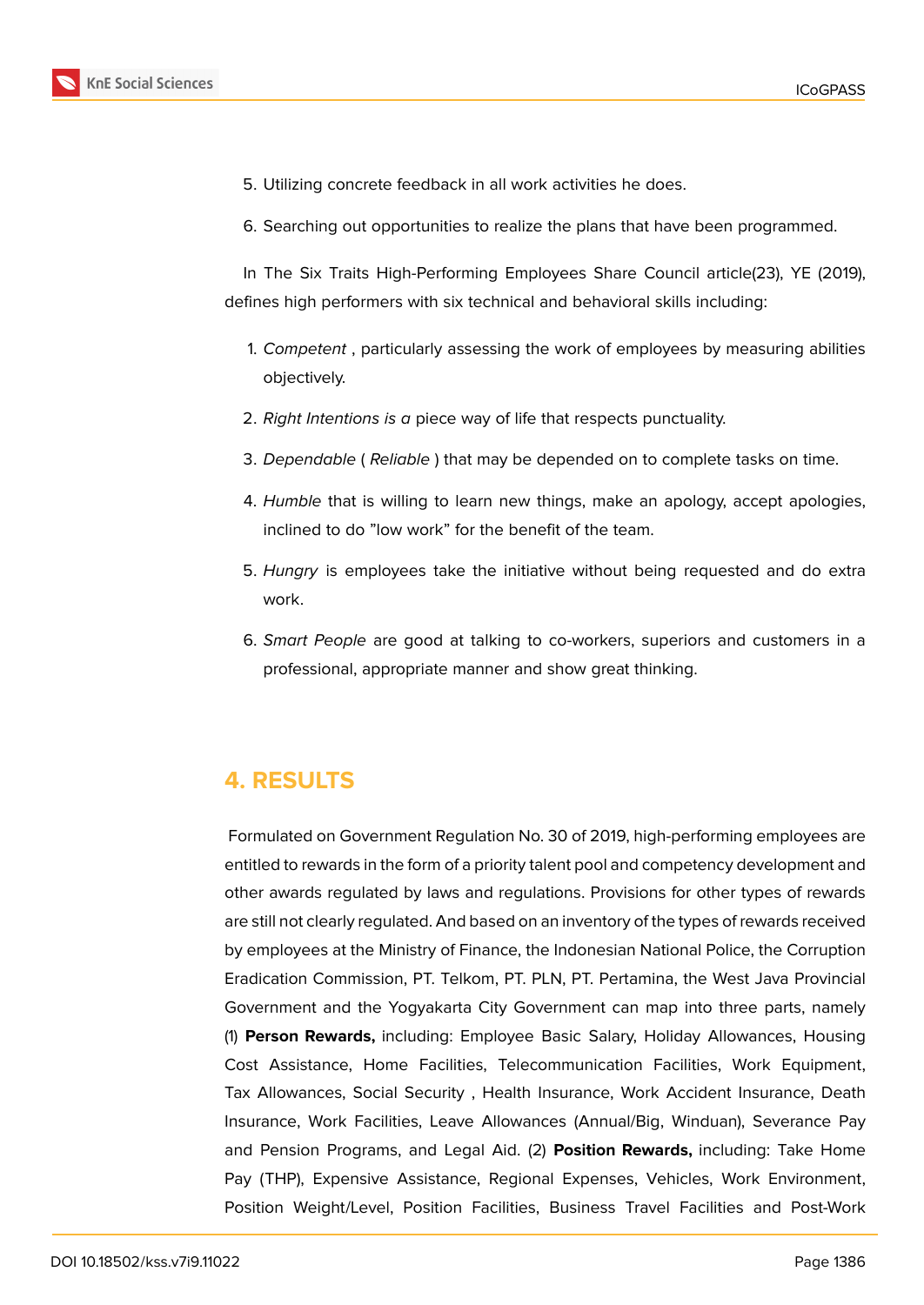**KnE Social Sciences** 



Benefits. (3) **Performance Base Rewards,** including Production Services, Industrial Factors, Bonuses, *Mid Term Incentives, Seles Incentives, Incentives, Loans, Talent Pools,* Performance Allowances, *Career and Environmental Rewards, Professional advancement/Career Management (talent mobility, succession management,* etc.), *Fast Track Program (Career Opportunity),* Formal/Non-Formal Learning, *Development program (training, coaching, Great People Development/Management Program, etc.), Employee reward & recognition, Flexible Reward (Point Based Reward), Work-life Balance program, Working environment* and become professional membership.

By using qualitative descriptive methods in mapping and developing models of performance and reward systems from various government agencies and State-Owned Enterprises, namely the Ministry of Finance, the Indonesian National Police, the Corruption Eradication Commission, State-Owned Enterprises (Telkom, PLN, and Pertamina), the Government West Java Province, and the Yogyakarta City Government resulted in the Mapping of the Employee Performance Management System Model which was juxtaposed with the provisions of the reward system in Government Regulation No. 30 of 2019 concerning the assessment of Civil Servant Performance and aspects of the stages in the performance management system according to Michael Armstrong, as follows:

| <b>No</b> | <b>Stages</b><br>(Michael<br>Armstrong) | <b>PP</b><br>30/<br>2019 | Ministry Non        | <b>Structural</b><br><b>Institutions</b> | <b>BUMN</b> |            | <b>Province</b>  |                    | <b>POLRI</b>             |  |
|-----------|-----------------------------------------|--------------------------|---------------------|------------------------------------------|-------------|------------|------------------|--------------------|--------------------------|--|
|           |                                         |                          | Ministry<br>Finance | <b>KPK</b>                               | Telkom      | <b>PLN</b> | <b>PERTAMINA</b> | Yogyakarta<br>City | West<br>Java<br>Province |  |
| 1.        | Performance<br>Planning                 |                          | $\sqrt{}$           | $\mathbf{v}$                             | $\sqrt{}$   |            |                  |                    | $\sqrt{}$                |  |
|           | a. Performance                          | $\sqrt{}$                | $\sqrt{}$           |                                          | $\sqrt{}$   | $\sqrt{}$  |                  |                    | $\sqrt{}$                |  |
|           | b. Behavior                             | $\sqrt{}$                | $\sqrt{}$           |                                          | $\sqrt{}$   | $\sqrt{}$  |                  |                    | $\sqrt{}$                |  |
| 2.        | Implementation                          | $\sqrt{}$                | $\sqrt{}$           |                                          | $\sqrt{ }$  | $\sqrt{}$  | $_{\mathsf{V}}$  |                    | $\sqrt{}$                |  |
|           | a. Weekly                               |                          |                     |                                          |             |            |                  |                    | $\sqrt{}$                |  |
|           | b. Monthly                              | $\sqrt{}$                | $\sqrt{}$           |                                          | $\sqrt{}$   | $\sqrt{}$  |                  |                    | $\sqrt{}$                |  |
|           | c. Annual                               | $\sqrt{}$                | $\sqrt{}$           |                                          | $\sqrt{}$   |            |                  |                    |                          |  |
| 3.        | Monitoring                              | $\sqrt{}$                |                     |                                          | $\sqrt{}$   | $\sqrt{}$  |                  |                    | $\sqrt{}$                |  |
| 4.        | Evaluation                              | $\sqrt{}$                | $\sqrt{}$           |                                          | $\sqrt{}$   | $\sqrt{}$  |                  |                    |                          |  |
|           | a. Weight                               | $\sqrt{}$                | $\sqrt{}$           |                                          |             |            |                  |                    |                          |  |
|           | b. Category                             | $\sqrt{}$                | $\sqrt{}$           |                                          | $\sqrt{}$   |            |                  |                    |                          |  |
| 5.        | Follow-up                               | $\sqrt{}$                | $\sqrt{}$           |                                          | $\sqrt{}$   | $\sqrt{}$  | $\sqrt{}$        |                    | $\sqrt{ }$               |  |
| 6.        | Performance<br>Appraisal<br>System      | $\sqrt{}$                | $\sqrt{}$           |                                          | $\sqrt{ }$  | $\sqrt{}$  |                  |                    | $\sqrt{}$                |  |

#### TABLE 2: Reward System Stage Mapping.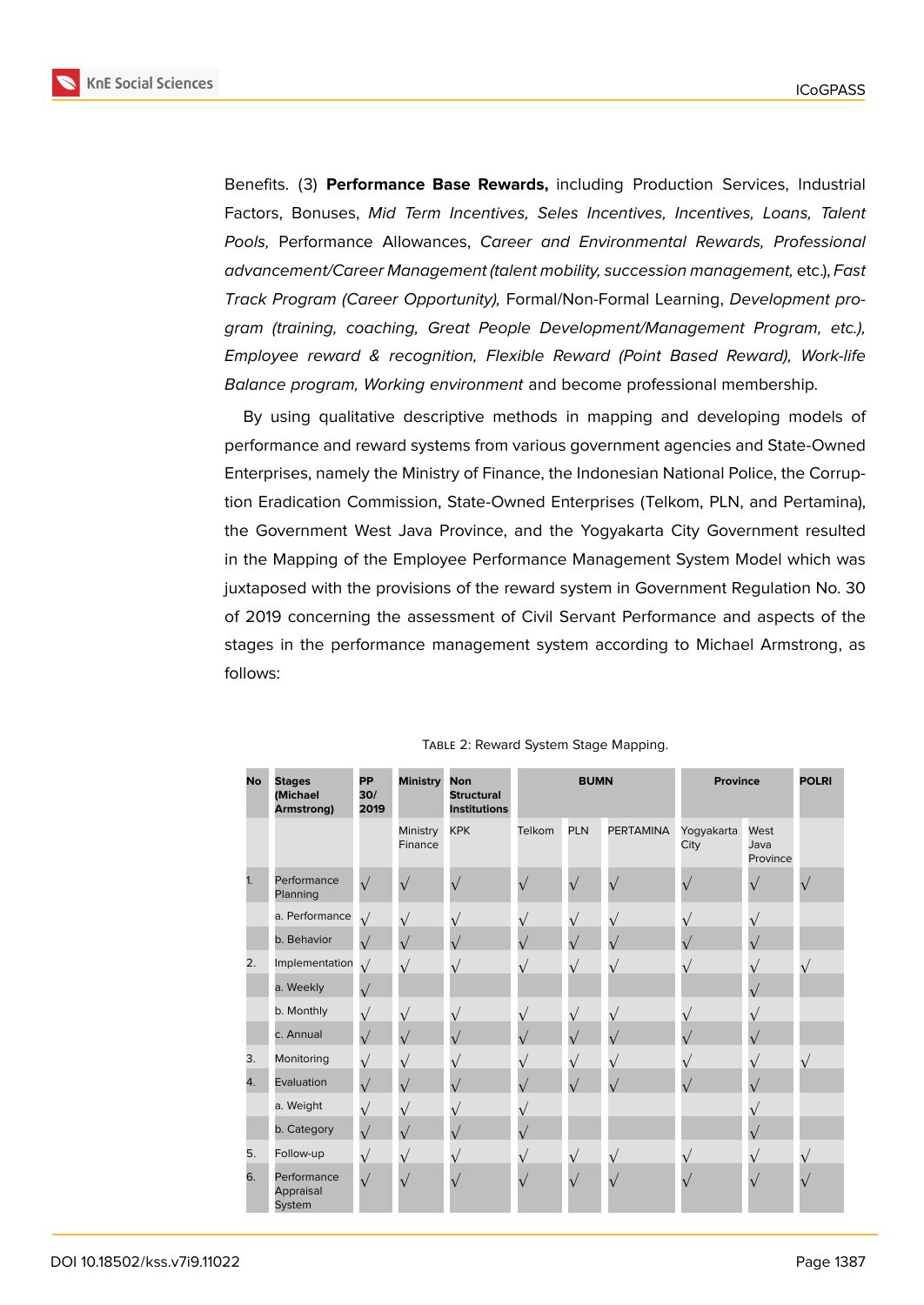

Furthermore, a mapping of the types of rewards is generated by taking into account the overall financial and non-financial aspects of the locus of government agencies and State-Owned Enterprises, as follows:

|  | TABLE 3: Reward Type Mapping. |
|--|-------------------------------|
|  |                               |

| <b>Type</b> | <b>Person Rewards</b>                                                                                 | <b>Position Reward</b>                    | <b>Performance</b><br><b>Base</b><br><b>Reward</b>                                             |  |
|-------------|-------------------------------------------------------------------------------------------------------|-------------------------------------------|------------------------------------------------------------------------------------------------|--|
|             | Salary / Salary                                                                                       | Regional Expensive Incentive<br>Allowance | Performance<br>Allowance / Bonus                                                               |  |
|             | Holiday allowance                                                                                     | Positional allowance                      |                                                                                                |  |
|             | Annual<br>Leave<br>Allowance<br>Large,<br>$\sqrt{2}$<br>Winduan (every eight<br>years), Severance pay |                                           |                                                                                                |  |
|             | <b>Work Accident or Death</b><br>Insurance                                                            |                                           |                                                                                                |  |
|             | Housing Fee Assistance Position Vehicle                                                               |                                           | Loan Ease                                                                                      |  |
|             | <b>Tax Allowance</b>                                                                                  |                                           |                                                                                                |  |
|             | <b>Social Security</b>                                                                                |                                           |                                                                                                |  |
|             | <b>Health insurance</b>                                                                               |                                           |                                                                                                |  |
|             | <b>Retirement Program</b>                                                                             |                                           |                                                                                                |  |
|             | Facilities,<br>telecommunication,<br>work environment and<br>work environment                         | <b>Position Facilities</b>                | Talent Pool<br>/ Fast<br><b>Track</b><br>Program<br>(Career Opportunity)                       |  |
|             | Legal Aid                                                                                             | <b>Business</b><br><b>Facilities</b>      | <b>Travel Development</b><br>programs (scolarship,<br>training,<br>coaching,<br>GPD/MP, etc.), |  |
|             |                                                                                                       | Post Work Benefits                        | <b>Flexible Reward</b>                                                                         |  |
|             |                                                                                                       |                                           | Rotation / Job Enrich-<br>ment/ Talent Mobility                                                |  |
|             |                                                                                                       |                                           | Work-life<br><b>Balance</b><br>programs                                                        |  |

Based on the results of the mapping of the performance management system and the types of rewards from the locus of government agencies and State-Owned Enterprises, the concept of giving rewards for high-performing ASN employees was developed, which could be given from a financial and non-financial perspective, as follows:

## **5. CONCLUSIONS**

In realizing the effective implementation of the reward system for high-performing ASN, it is recommended to develop a holistic and integrated employee performance management system with the personnel system, talent management system, competency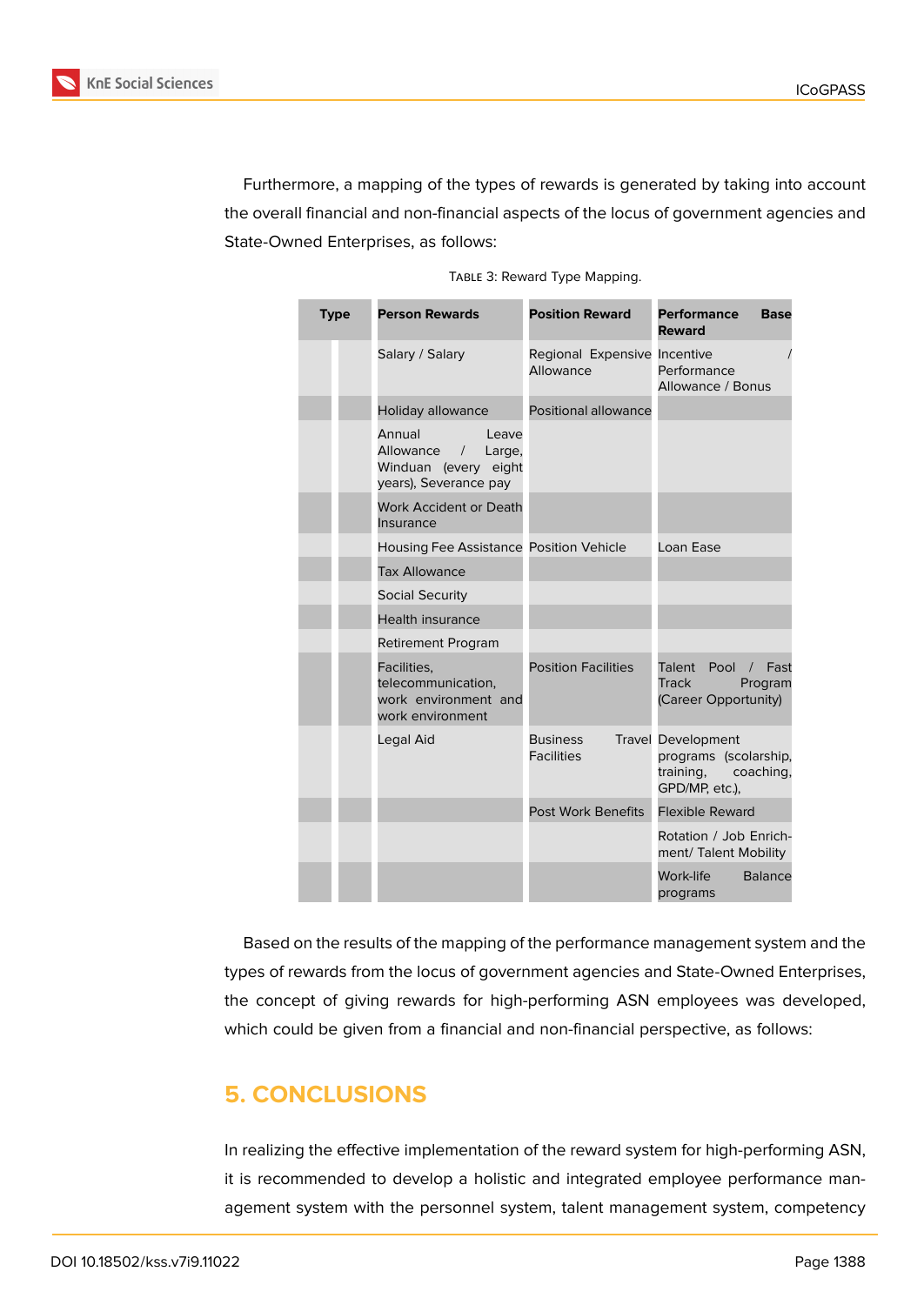

|      | <b>Reward Type</b>                                                                 | High<br><b>Performance</b><br><b>Level (Above Expectations)</b> |  |  |
|------|------------------------------------------------------------------------------------|-----------------------------------------------------------------|--|--|
|      |                                                                                    | <b>Very Good Good</b><br><b>Predicate Predicate</b>             |  |  |
| Non- | Talent Pool / Promotion / Fast Track Institu-<br>Financial tional or national      |                                                                 |  |  |
|      | Competency Development Priority (scolarship,<br>training, coaching, GPD/MP, etc.), |                                                                 |  |  |
|      | Talent Mobility / Rotation / Job Enrichment                                        |                                                                 |  |  |
|      | Work / Life Programs (WAP, EVP, Olimpiakom,<br>etc.)                               |                                                                 |  |  |
|      | Flexible Reward (Point Based Reward)                                               |                                                                 |  |  |
|      | Financial Incentives / Performance Allowances<br>Bonuses / Production Services     |                                                                 |  |  |
|      | Loan Ease                                                                          |                                                                 |  |  |

Table 4: Reward System Model for High-Performing State Civil Apparatus (ASN).

development system, attendance system and so forth. On this study, recommending priority policies and actions that need to be taken immediately is the method of awarding high-performing ASNs . The assumption is that the awards received are not only financial but also non-financial, taking into account the high performance of employees which will be included in the components of calculating performance and salaries (according to the Draft Government Regulation on Salary, Benefits and facilities). In addition, it would be better, in the post-covid-19 era, giving rewards with a model like this, will support the acceleration of the realization of the implementation of performance management in the Indonesian ASN environment which is also supported by the acceleration of the application of an integrated, effective and efficient employee performance management information system.

### **ACKNOWLEDGMENT**

The author would like to thank the Deputy for Research and Innovation in the Management of the State Civil Apparatus and the Head of the Center for Studying the Management of the State Civil Apparatus for supporting the realization of this research, and for becoming a concern national research agenda supported by Ministry of National Development Planning of Indonesia.

### **CONFLICT OF INTEREST**

The authors have no conflicts of interest.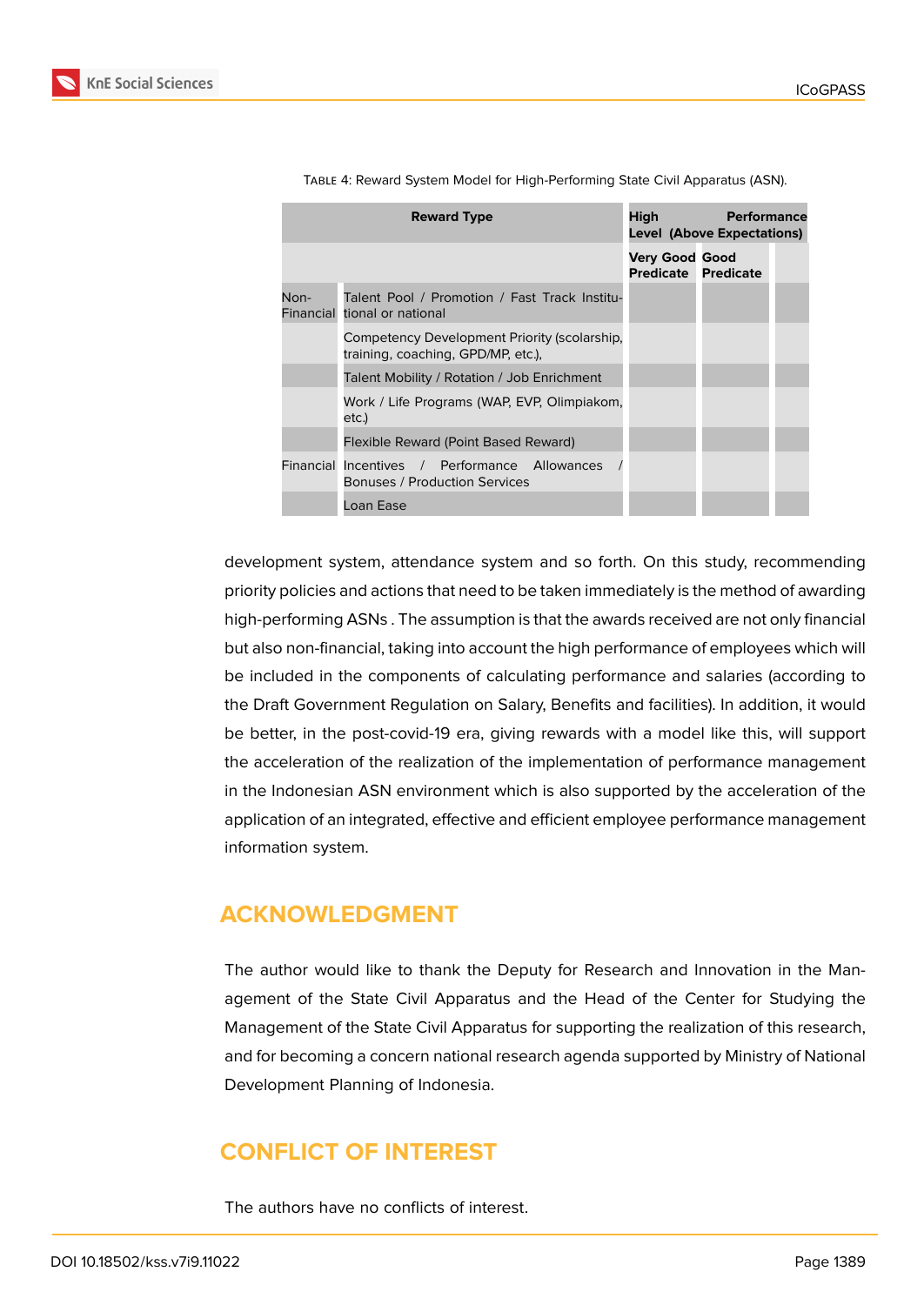

### **References**

- [1] The Global Economy.com. Indonesia: Government effectiveness
- [2] E-Government U. E-Government Development Index.
- [3] Klaus Schwab W. The Global Competitiveness Report Geneva;
- [4] World Bank Group. Doing Business 2019 Training for Reform. Washington, DC;
- [5] Bank TW. Worldwide Governance Indicators.
- [6] Transparency International(the Global Coalition Against Corruption). CORRUPTION PERCEPTIONS INDEX
- [7] UNDP. Human Development Index. Human Development Reports.
- [8] Menteri Pendayagunaan Aparatur Negara Dan Reformasi Birokrasi. Peraturan Presiden Nomor 81 Tahun 2010 tentang Grand Design Reformasi Birokrasi 2010- 2025 [Internet]. Peraturan Presiden Republik Indonesia 2010 p. 1– Available from: http://www.bpkp.go.id/uu/filedownload/5/4/bpkp
- [9] Pendayagunaan K. Results of Bureaucratic Reform Evaluation. Jakarta;
- [10] Komisi Aparatur Sipil Negara. Results of The Merit System Evaluation. Jakarta;
- [11] Peraturan Presiden Republik Indonesia. Peraturan Pemerintah Republik Indonesia Nomor 30 Tahun 2019 Tentang Penilaian Kinerja Pegawai Negeri Sipil. Kementerian Sekretariat Negara Republik Indonesia Indonesia; 2019 p. 1–
- [12] Manzoor F, Wei L, Asif M. Intrinsic Rewards and Employee's Performance With the Mediating Mechanism of Employee's Motivation. Frontiers in Psychology. 2021;12(563070).
- [13] Onyekwelu RU. Organization Reward System and Employee Service Delivery?: A Study of Anambra State Civil Service. NG-Journal of Social Development. 2018;7(1):118–
- [14] Ejikeme OF, Ifedioranma UJ, Nebeife, Onyemaechi D, Donatus NC. Reward Management and Employee Performance in Selected Manufacturing Firms In Enugu State. International Journal of management and enterpreneurship. 2020;2(1):139–
- [15] Aguinis H. Performance Management. 3rd ed. New Jersey: Pearson Education, Inc;
- [16] Armstrong M, Baron A. Managing Performance: Performance Management in Action [Internet]. London: CIPD House; 182 p. Available from: https://books.google.com/books?id=qWR\_SZPmQh8C&pgis=1
- [17] Sastrohadiwiryo B. Indonesian Manpower Management. Earth Literature;
- [18] OLD online [Internet]. Oxford Learner's Dictionaries. Oxford: Oxford University Press; 2018 p.